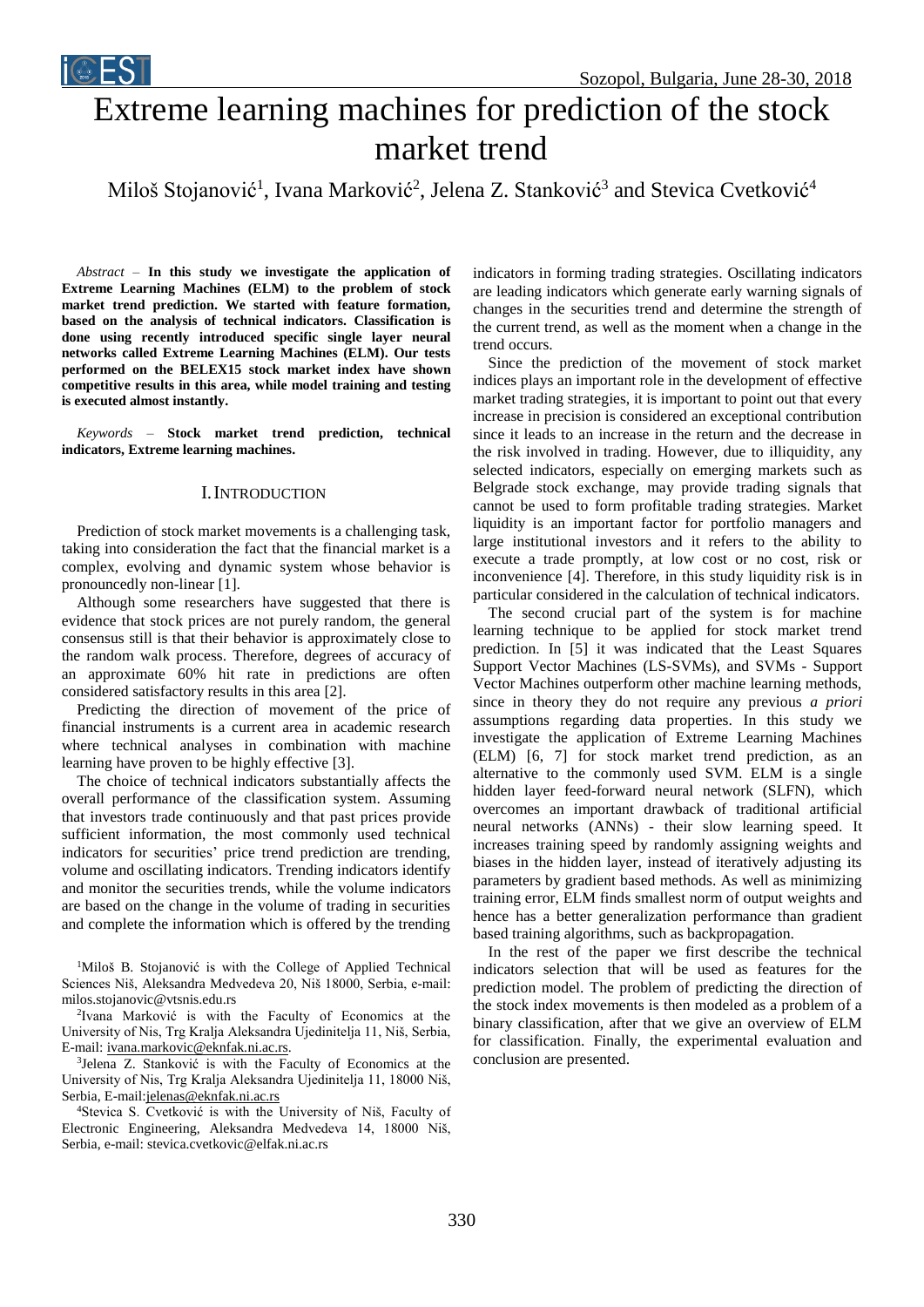

## TECHNICAL INDICATOR ANALYSIS AND FEATURE CONSTRUCTION

Feature construction is an essential step for defining an accurate prediction model. The arbitrary application of a large number of explanatory features to ELM or any other machine learning based algorithm could lead to low prediction accuracy. A proper feature selection procedure on the other hand would lead to higher method accuracy. This process is of great importance, but there is no general rule that can be followed.

This study represents a continuation of our prior work [8, 9] with new results and a more in-depth analysis.

Firstly, in order to adjust the technical analysis to the specifics of trading in the observed emerging market, technical indicators are calculated using liquidity risk adjusted returns:

*tar*<sub>t</sub> =  $r_t$  –  $c_t$ ,  $r_t$  – *logarithmic return,*  $c_t$  – *illiquidity cost.* 

The usual approach for liquidity risk modeling in emerging and frontier markets uses proxies. Since detailed transaction data on bid-ask spreads are not available, we employ Amihud's illiquidity measure [10] that can be calculated using daily data on price and trading volumes:

$$
c_t = \frac{|r_t|}{V_t}, V_t - trading \, volume \, in \, ten \, millions \, of \, monetary
$$

*units.*

*r*

Considering the fact that returns are negatively correlated with illiquidity [10], illiquidity cost decreases returns (Fig. 1). Involving liquidity risk that is significantly high in emerging markets [11] should provide higher accuracy of technical indicators reflected in the decrease in the number of trades according to the realistic conditions on the market.



Fig. 1. The relation between the logarithmic return (Return) and liquidity risk adjusted return (ReturnAdj) on the BELEX15 index

In our prior studies different technical indicators were analyzed based on their common use in the literature [1-3]. Briefly, it can be summarized in the following way. Considering that the response variable predicts the stock market trend (either an increase or decrease), the explanatory features need to measure changes as well. In effect, observing feature changes over time is more significant for prediction than the absolute value of each feature. In this study a more extended analysis is conducted regarding modeling stock market tendencies with comprehensive indicators which are able to more accurately model dynamic changes on the stock market.

In the group of technical indicators of oscillations, which are used to discover short-term overbought or oversold conditions, in this study we introduce the TRIX indicator. In order to remove the noise and reveal the market trend for a specific time interval we have facilitated a smoothing process using the TRIX indicator.

The Triple Exponential Moving Average Oscillator (TRIX) is a technical indicator that shows the slope of the security's return trend line. A rising trend line indicates an uptrend and in that case the TRIX takes positive value. On the other hand, if the TRIX indicator has negative value, it can be concluded that there is downtrend in the concrete security's return, while crossing the signal line indicates a trend-change. Table I shows a selected list of the technical indicators.

| Indicators<br>Formula<br>Closing price<br>$CP_{t}$ , t= 1,2,  N<br>$LPN$ – Lowest price in the past N<br>Lowest price<br>days<br>$\overline{HP_N}$ – Highest price in the past N<br>Highest price<br>days<br>Logarithmic return<br>$r_t = \log CP_t - \log CP_{t-1}$<br>Liquidity risk<br>$LAr_t = r_t - c_t$<br>adjusted return<br><b>Trend</b> indicators<br>Exponential<br>$EMA_N = LAr_t * k + EMA_{t-1} * (1-k);$<br>Moving Average<br>$K = 2/(N+1)$<br>Oscillating indicators<br><b>Relative Strength</b><br>RSI = 100-(100/(1+ $\frac{\frac{1}{T}\sum_{t=0}^{T} LAr_t^+}{\frac{1}{T}\sum_{t=0}^{T} LAr_t^-})$ )<br>Index<br>Parabolic "Stop<br>and Reverse"<br>$AF - acceleration factor (from 0.02)$<br>Indicator<br>to 0.2), $ELAr_{t-1}$ – extreme return in<br>the previous period<br>Moving<br>Average<br>$MACD_t = EMA_{12} - EMA_{26}$<br>Convergence<br>Signal Line = Simple 9-day moving<br>Divergence<br>average of MACD<br>Stochastic<br>$% K = 100*(LAr_{close} - LAr_{14})$<br>Oscillator<br>$(LAr14,high - LAr14,low)$<br>$%D = EMA3(%K)$<br>$Slow % D = EMA3(% D)$<br>Triple Exponential<br>$TRIX = (EMA_{3_t} - EMA_{3_{t-1}}) / EMA_{3_{t-1}}$<br>Moving Average<br>Oscillator<br>Commodity<br>$CCI = (T L A r_t - M A_{20})/(0.015 * M D)$<br>Channel Index<br>$TLAr$ <sub>t</sub> =( $LAThigh+LArlow+LArclose$ )/3 |                                  | Table I                                          |  |  |  |  |
|----------------------------------------------------------------------------------------------------------------------------------------------------------------------------------------------------------------------------------------------------------------------------------------------------------------------------------------------------------------------------------------------------------------------------------------------------------------------------------------------------------------------------------------------------------------------------------------------------------------------------------------------------------------------------------------------------------------------------------------------------------------------------------------------------------------------------------------------------------------------------------------------------------------------------------------------------------------------------------------------------------------------------------------------------------------------------------------------------------------------------------------------------------------------------------------------------------------------------------------------------------------------------------------------------------------------------------------------|----------------------------------|--------------------------------------------------|--|--|--|--|
|                                                                                                                                                                                                                                                                                                                                                                                                                                                                                                                                                                                                                                                                                                                                                                                                                                                                                                                                                                                                                                                                                                                                                                                                                                                                                                                                              | THE LIST OF TECHNICAL INDICATORS |                                                  |  |  |  |  |
|                                                                                                                                                                                                                                                                                                                                                                                                                                                                                                                                                                                                                                                                                                                                                                                                                                                                                                                                                                                                                                                                                                                                                                                                                                                                                                                                              |                                  |                                                  |  |  |  |  |
|                                                                                                                                                                                                                                                                                                                                                                                                                                                                                                                                                                                                                                                                                                                                                                                                                                                                                                                                                                                                                                                                                                                                                                                                                                                                                                                                              |                                  |                                                  |  |  |  |  |
|                                                                                                                                                                                                                                                                                                                                                                                                                                                                                                                                                                                                                                                                                                                                                                                                                                                                                                                                                                                                                                                                                                                                                                                                                                                                                                                                              |                                  |                                                  |  |  |  |  |
|                                                                                                                                                                                                                                                                                                                                                                                                                                                                                                                                                                                                                                                                                                                                                                                                                                                                                                                                                                                                                                                                                                                                                                                                                                                                                                                                              |                                  |                                                  |  |  |  |  |
|                                                                                                                                                                                                                                                                                                                                                                                                                                                                                                                                                                                                                                                                                                                                                                                                                                                                                                                                                                                                                                                                                                                                                                                                                                                                                                                                              |                                  |                                                  |  |  |  |  |
|                                                                                                                                                                                                                                                                                                                                                                                                                                                                                                                                                                                                                                                                                                                                                                                                                                                                                                                                                                                                                                                                                                                                                                                                                                                                                                                                              |                                  |                                                  |  |  |  |  |
|                                                                                                                                                                                                                                                                                                                                                                                                                                                                                                                                                                                                                                                                                                                                                                                                                                                                                                                                                                                                                                                                                                                                                                                                                                                                                                                                              |                                  |                                                  |  |  |  |  |
|                                                                                                                                                                                                                                                                                                                                                                                                                                                                                                                                                                                                                                                                                                                                                                                                                                                                                                                                                                                                                                                                                                                                                                                                                                                                                                                                              |                                  |                                                  |  |  |  |  |
|                                                                                                                                                                                                                                                                                                                                                                                                                                                                                                                                                                                                                                                                                                                                                                                                                                                                                                                                                                                                                                                                                                                                                                                                                                                                                                                                              |                                  |                                                  |  |  |  |  |
|                                                                                                                                                                                                                                                                                                                                                                                                                                                                                                                                                                                                                                                                                                                                                                                                                                                                                                                                                                                                                                                                                                                                                                                                                                                                                                                                              |                                  |                                                  |  |  |  |  |
|                                                                                                                                                                                                                                                                                                                                                                                                                                                                                                                                                                                                                                                                                                                                                                                                                                                                                                                                                                                                                                                                                                                                                                                                                                                                                                                                              |                                  | $SAR_t = SAR_{t-1} + AF(ELAr_{t-1} - SAR_{t-1})$ |  |  |  |  |
|                                                                                                                                                                                                                                                                                                                                                                                                                                                                                                                                                                                                                                                                                                                                                                                                                                                                                                                                                                                                                                                                                                                                                                                                                                                                                                                                              |                                  |                                                  |  |  |  |  |
|                                                                                                                                                                                                                                                                                                                                                                                                                                                                                                                                                                                                                                                                                                                                                                                                                                                                                                                                                                                                                                                                                                                                                                                                                                                                                                                                              |                                  |                                                  |  |  |  |  |
|                                                                                                                                                                                                                                                                                                                                                                                                                                                                                                                                                                                                                                                                                                                                                                                                                                                                                                                                                                                                                                                                                                                                                                                                                                                                                                                                              |                                  |                                                  |  |  |  |  |
|                                                                                                                                                                                                                                                                                                                                                                                                                                                                                                                                                                                                                                                                                                                                                                                                                                                                                                                                                                                                                                                                                                                                                                                                                                                                                                                                              |                                  | $MD = \sum_{1}^{N} (TLAr_t - MA_{20}) / N$       |  |  |  |  |
| $%R = - (LAr_{high} - LAr_{close}) / (LAr_{high})$<br>Williams' R<br>Indicator<br>$-LAr_{low}$ <sup>*</sup> 100                                                                                                                                                                                                                                                                                                                                                                                                                                                                                                                                                                                                                                                                                                                                                                                                                                                                                                                                                                                                                                                                                                                                                                                                                              |                                  |                                                  |  |  |  |  |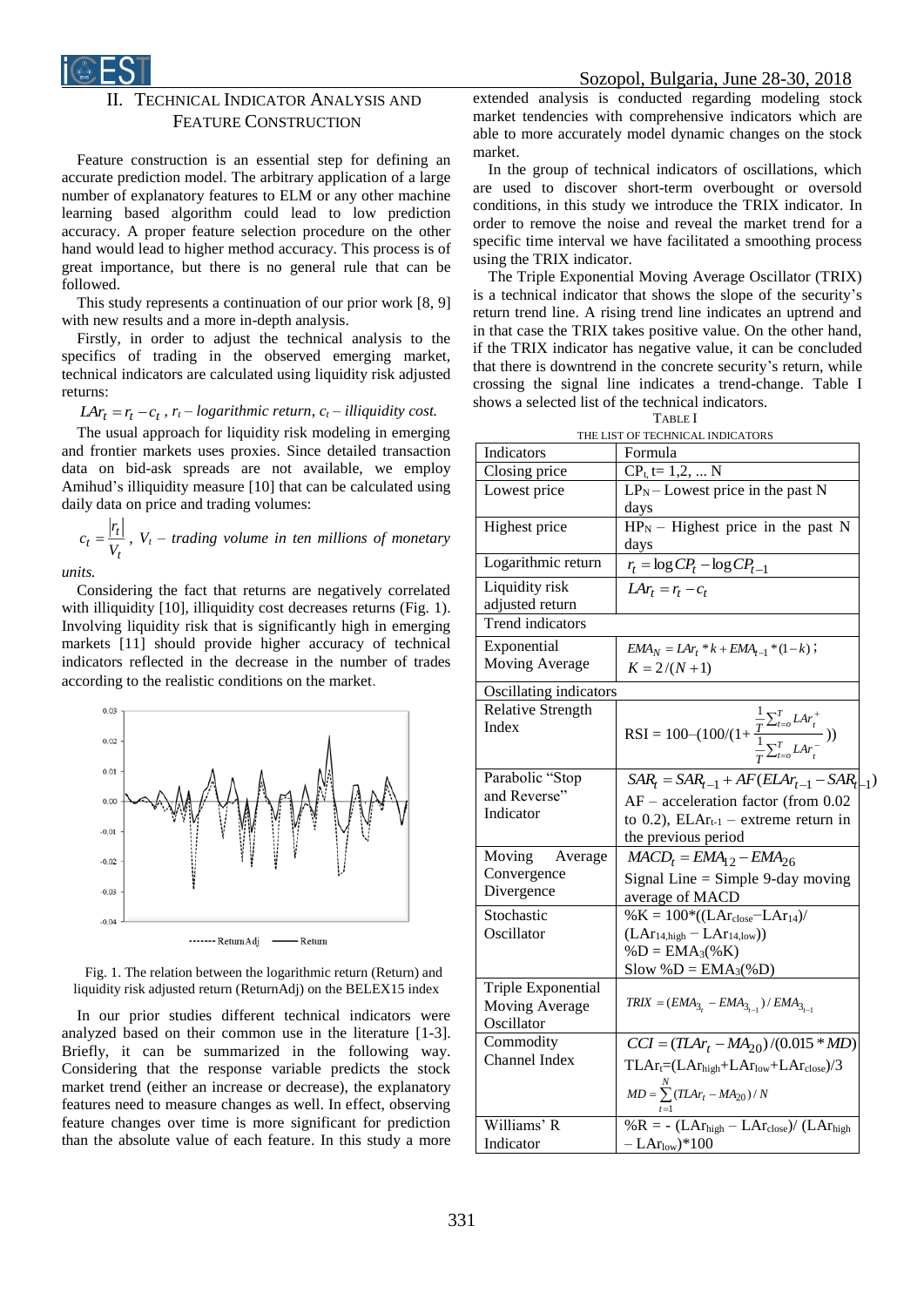

For all technical indicators, liquidity risk is considered in the calculation of their values.

Finally, the trend is modeled as a categorical variable used to indicate the movement direction of the BELEX15 index over time t. If the liquidity risk adjusted return over time t is larger than zero, the indicator is 1. Otherwise, the indicator is −1.

#### III. EXTREME LEARNING MACHINES (ELM)

Let us define *N* training examples as  $(\mathbf{x}_i, \mathbf{y}_i)$  where  $\mathbf{x}_i = [x_i]$ ,  $x_{j2}$ , ...,  $x_{jn}$ <sup>T</sup> ∈ **R**<sup>n</sup> denotes the *j-th* training instance of dimension *n* and  $\mathbf{y}_j = [y_{j1}, y_{j2}, \dots, y_{jm}]^T \in \mathbb{R}^m$  represents the *j*-th training label of dimension *m*, where *m* is the number of classes. The set of features, that is previously explained – technical indicators, will further be denoted as  $\mathbf{x}_i$ , while  $\mathbf{y}_i$  will denote *m* dimensional vector of binary class labels with value "*1"* denoting membership to the class. SLFN with an activation function  $g(x)$  and *L* hidden neurons could be defined as:

$$
\sum_{i=1}^{L} \beta_i g(\mathbf{w}_i \cdot \mathbf{x}_j + b_i) = \mathbf{f}_j, j = 1, ..., N
$$
 (1)

where  $\mathbf{w}_i = [w_{i1}, w_{i2}, \dots, w_{in}]^T$  denotes the vector of weights which connects the  $i^{\text{th}}$  hidden neuron and all input neurons,  $\beta_i$  $=[\beta_{i1}, \beta_{i2}, \dots, \beta_{im}]^T$  is the weight vector which connects the *i*<sup>th</sup> hidden neuron and all output neurons, and  $b_i$  is the bias of the  $i^{\text{th}}$  hidden neuron. In ELM theory [8],  $w_i$  and  $b_i$  can be assigned in advance randomly and independently, without a priori knowledge of the input data. The ELM network structure is presented in Fig 2.



neurons *L* hidden neurons *m* output neurons

Fig. 2. Structure of the ELM network

SLFN in (1) should satisfy  $\sum_{i=1}^{L} ||\mathbf{f}_i - \mathbf{y}_i|| = 0$ , i.e., there exist β*i*, **w***<sup>i</sup>* and *b*<sup>i</sup> such that:

exists 
$$
p_i
$$
,  $w_i$  and  $v_i$  such that.

$$
\sum_{i=1}^{K} \beta_i g(\mathbf{w}_i \cdot \mathbf{x}_j + b_i) = \mathbf{y}_j, j = 1, ..., N
$$
 (2)

If we denote as **H** a hidden layer output matrix of the ELM; the  $i^{\text{th}}$  column of **H** represents the  $i^{\text{th}}$  hidden neuron's output vector regard to inputs **x**1, **x**2, ..., **x***N*.

Sozopol, Bulgaria, June 28-30,

$$
\mathbf{H} = \begin{bmatrix} g(\mathbf{w}_1 \cdot \mathbf{x}_1 + b_1) & \cdots & g(\mathbf{w}_L \cdot \mathbf{x}_1 + b_L) \\ \vdots & \cdots & \vdots \\ g(\mathbf{w}_1 \cdot \mathbf{x}_N + b_1) & \cdots & g(\mathbf{w}_L \cdot \mathbf{x}_N + b_L) \end{bmatrix}_{N \times L}
$$
 (3)

and

$$
\beta = \begin{bmatrix} \beta_1^T \\ \vdots \\ \beta_L^T \end{bmatrix}_{L \times m} \quad \text{and} \quad \mathbf{Y} = \begin{bmatrix} \mathbf{y}_1^T \\ \vdots \\ \mathbf{y}_N^T \end{bmatrix}_{N \times m}
$$
 (4)

Then the equivalent matrix form of (2) can be represented as:

$$
\mathbf{H}\boldsymbol{\beta} = \mathbf{Y} \tag{5}
$$

The output weights are then computed by finding the unique smallest norm least-squares solution of the linear system  $(5)$ as:

$$
\beta = \mathbf{H}^{\dagger} \mathbf{Y} \tag{6}
$$

where  $\mathbf{H}^{\dagger}$  represents the Moore-Penrose generalized inverse of **H**.

For a given training set  $T = \{(\mathbf{x}_j, \mathbf{y}_j)\} | \mathbf{x}_j \in \mathbb{R}^n, \mathbf{y}_j \in \mathbb{R}^m, j = 1, ...,$ *N*} with *N* instances of *n*-dimensional descriptors, the sigmoid activation function  $g(x)$ , and a hidden number of neurons  $L$ , the ELM algorithm for classification problems can be summarized as follows:

#### **Training:**

- (a) Assign random input weights  $w_i$ , and biases  $b_i$ ,  $i = 1,..., L$ .
- (b) Compute the hidden layer output matrix **H** using (3).
- (c) Compute the output weights  $\beta$  using (6).

**Testing:**

- (a) Compute the hidden layer output matrix  $H_{test}$  for instances from the test set, using (3)
- (b) Compute the output matrix  $Y_{test}$  according to (5) using the *β* obtained in step 3 of the training.
- (c) For every row in **Y**test (i.e. every test instance), compute a class label as the index of the maximal value in that row.

#### IV. EXPERIMENTAL EVALUATION

To test the proposed method for stock trend prediction, we used data taken from the website of the Belgrade Stock Exchange (www.belex.rs). The available data were divided into two groups. The first group consisted of 2485 records required for the training model, from February 24, 2006 to December 31, 2015. For the second group of data, from January 4, 2016 to December 29, 2016, a total of 252 days of trading were selected.

As a general measure for the evaluation of the prediction, the Hit Ratio (HR) is used, which was calculated on the basis of the number of properly classified results within the test group:

$$
HR = \frac{1}{m} \sum_{i=1}^{m} PO_i \text{ for } PO_i = \begin{cases} 1 & PV_i = AV_i \\ 0 & PV_i \neq AV_i \end{cases}
$$
 (7)